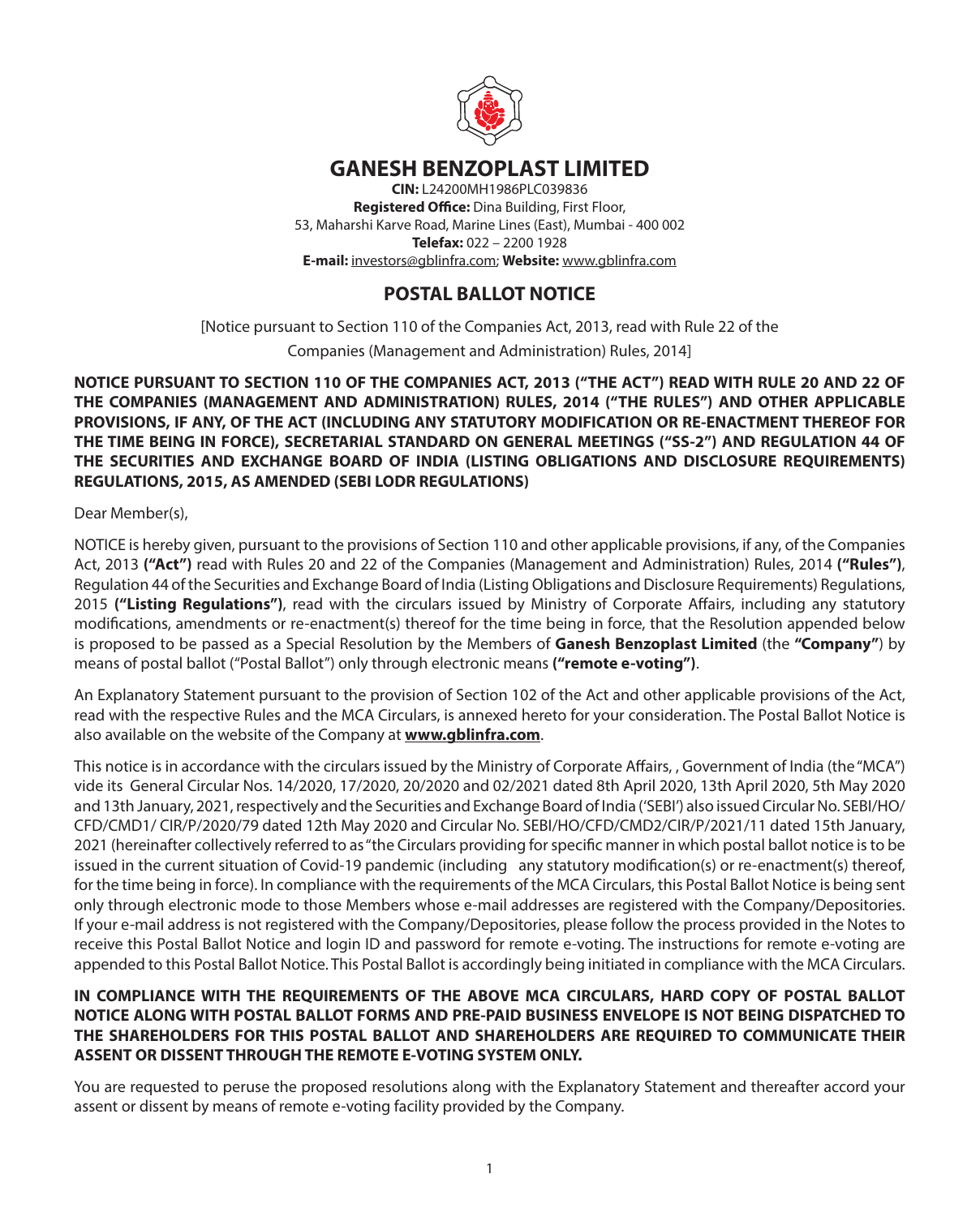Pursuant to Section 108 of the Act read with Rule 20 of the Rules and Regulation 44 of the SEBI Listing Regulations, the Company has engaged Central Depository Services (India) Limited ('CDSL') to provide e-voting facility to its Members. The e-voting facility is available at the link **www.evotingindia.com from 10.00 a.m. on Wednesday, 2nd February, 2022 and up to 5.00 p.m. on Thursday, 3rd March, 2022. E-voting module will be blocked by CDSL at 5.00 p.m. on Thursday, 3rd March, 2022** and voting shall not be allowed beyond the said date and time. Please refer the instructions for e-voting given after the proposed resolutions for the process and manner in which E-voting is to be carried out.

Pursuant to Rule 22(5) of the Rules, the Board has appointed **CS Vijay Kumar Mishra (Membership No. FCS 5023, CP 4279), Partner of VKM & Associates, Practicing Company Secretary)**, as the Scrutinizer for scrutinizing the Postal Ballot / E-voting process in a fair and transparent manner.

The Scrutinizer will submit his report to the Chairman of the Company ('the Chairman') or to any other person authorized by the Chairman after the completion of the scrutiny of E-voting data. The result of the Postal Ballot / E-voting shall be declared within 48 hours of end of E-voting and upon receipts of report of the Scrutinizer and communicated to BSE, NSE and CDSL and shall also be displayed on the Company's website at **www.gblinfra.com**.

The last date of the E-voting .i.e. **3rd March, 2022** shall be the date on which the resolutions shall be deemed to have been passed, if approved by the requisite majority.

# **SPECIAL BUSINESS:**

# **TO APPROVE ISSUE OF WARRANTS CONVERTIBLE INTO EQUITY SHARES OF THE COMPANY ON PREFERENTIAL BASIS:**

To consider and, if thought fit, to pass, with or without modification, the following Resolution as a **Special Resolution**:

**"RESOLVED THAT** pursuant to the provisions of Sections 42 and 62, and other applicable provisions, if any, of the Companies Act, 2013 read with the Companies (Share Capital and Debentures) Rules, 2014 and the Companies (Prospectus and Allotment of Securities) Rules, 2014 (collectively, the "CA 2013"); and in accordance with the provisions of the Memorandum and Articles of Association of the Company (ii) the Securities and Exchange Board of India (Issue of Capital and Disclosure Requirement) Regulations, 2018, as amended ("ICDR Regulations"); iii) and the Securities and Exchange Board of India (Listing Obligations & Disclosure Requirements) Regulation 2015, (iv) any other rules / regulations/ guidelines, if any, prescribed by the Securities and Exchange Board of India, Reserve Bank of India, stock exchanges and/or any other statutory / regulatory authority; (v) the Listing Agreement entered into by the Company with the stock exchanges, and subject to the approval(s), consent(s), permission(s) and/or sanction(s), if any, of the appropriate authorities, institutions or bodies as may be required, and subject to such conditions as may be prescribed by any of them while granting any such approval(s), consent(s), permission(s), and/or sanction(s), and which may be agreed to by the Board of Directors of the Company (hereinafter referred to as the "Board" which term shall be deemed to include any committee which the Board may have constituted or hereinafter constitute to exercise its powers including the powers conferred by this resolution), the consent of the members of the Company be and is hereby accorded to create, issue, offer and allot 60,00,000 (Sixty Lakhs) warrants convertible ('Convertible Warrants') into equivalent number of equity shares of the Company of face value of ` 1/- (Rupee One Only) each ("Equity Shares"), in dematerialized form, on Preferential allotment basis, to non-promoters at  $\bar{\bar{\xi}}$  103/- (Rupees One Hundred & Three Only) including a premium of  $\bar{\bar{\xi}}$  102/- (Rupees One Hundred & Two Only) as determined in accordance with Regulation 164 of SEBI (ICDR) Regulations, to the following subscribers:

| No.           | Sr. Name of the proposed<br><b>Allottees</b> | <b>Nature of persons</b><br>who are the<br>ultimate beneficial<br>owner | <b>No of Convertible</b><br><b>Warrants to be</b><br>allotted | <b>Category</b> | <b>Allottee is: QIB/MF/</b><br><b>FI/Trust/Banks</b> |
|---------------|----------------------------------------------|-------------------------------------------------------------------------|---------------------------------------------------------------|-----------------|------------------------------------------------------|
|               | Hitendra Prabhudas Somaiya                   | Individual                                                              |                                                               |                 | 75,000 Non-Promoter Not applicable                   |
| $\mathcal{P}$ | Harshil Vinod Shah                           | Individual                                                              |                                                               |                 | 2,50,000 Non-Promoter Not applicable                 |
| 3             | Indresh Bhupendra Shah                       | Individual                                                              |                                                               |                 | 10,00,000 Non-Promoter Not applicable                |
| 4             | Manthan Vipul Parekh                         | Individual                                                              |                                                               |                 | 25,000 Non-Promoter Not applicable                   |
| 5             | Tejas Nilesh Parekh                          | Individual                                                              |                                                               |                 | 25,000 Non-Promoter Not applicable                   |
| 6             | Siddharth Chirag Parekh                      | Individual                                                              |                                                               |                 | 25,000 Non-Promoter Not applicable                   |
|               | Abdulrasul Akbarali Hamid                    | Individual                                                              |                                                               |                 | 1,00,000 Non-Promoter Not applicable                 |
| 8             | Payal Ankit Shah                             | Individual                                                              |                                                               |                 | 50,000 Non-Promoter Not applicable                   |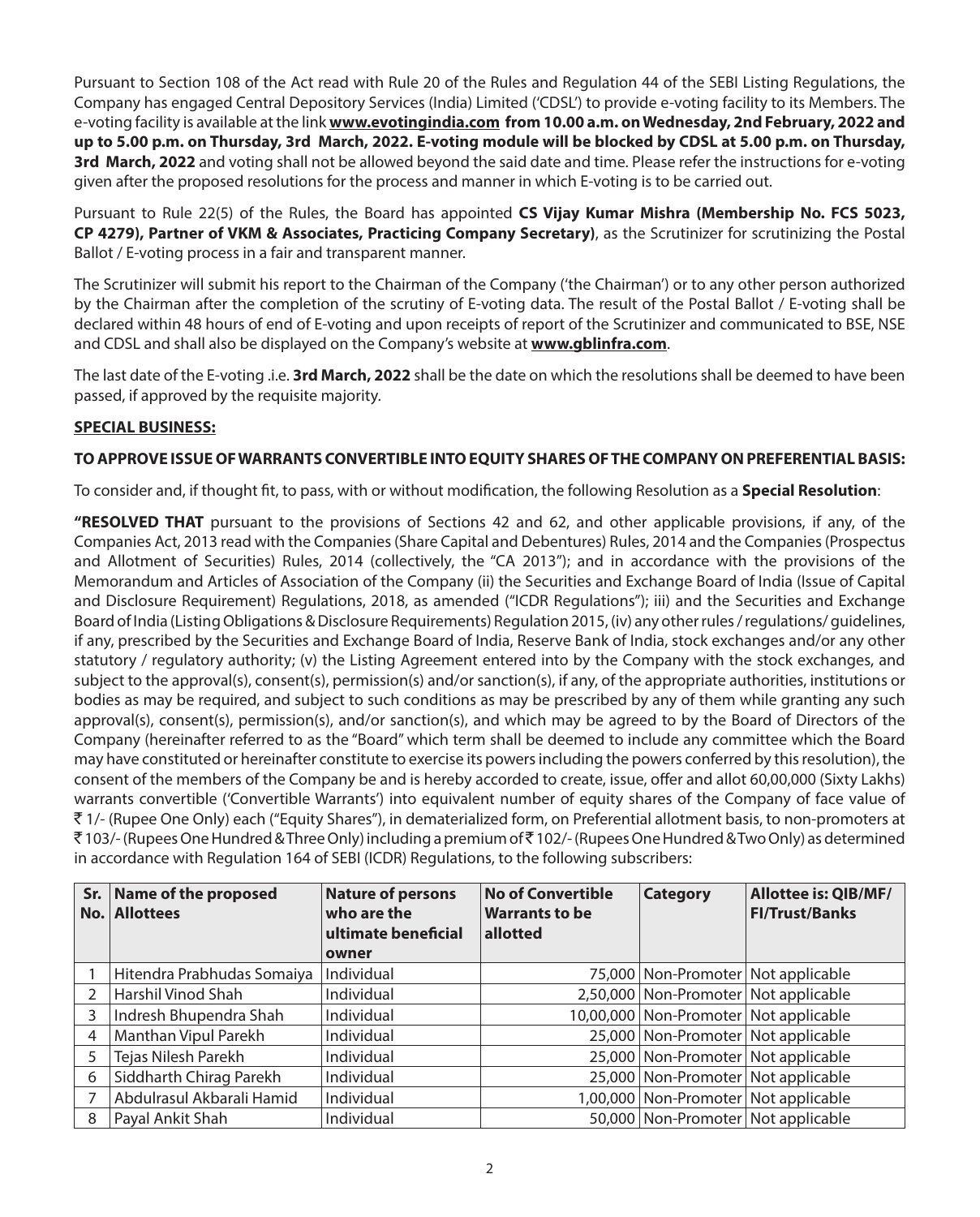| No. | Sr. Name of the proposed<br><b>Allottees</b> | <b>Nature of persons</b><br>who are the<br>ultimate beneficial                                                                              | <b>No of Convertible</b><br><b>Warrants to be</b><br>allotted | <b>Category</b>                      | Allottee is: QIB/MF/<br><b>FI/Trust/Banks</b> |
|-----|----------------------------------------------|---------------------------------------------------------------------------------------------------------------------------------------------|---------------------------------------------------------------|--------------------------------------|-----------------------------------------------|
|     |                                              | owner                                                                                                                                       |                                                               |                                      |                                               |
| 9   | Kamal H Shah                                 | Individual                                                                                                                                  |                                                               |                                      | 2,93,750 Non-Promoter Not applicable          |
| 10  | Piyush Nanji Rambhia                         | Individual                                                                                                                                  |                                                               |                                      | 1,47,250 Non-Promoter Not applicable          |
| 11  | Manish Nanji Rambhia                         | Individual                                                                                                                                  |                                                               |                                      | 73,250 Non-Promoter Not applicable            |
| 12  | Rajen Nanji Rambhia                          | Individual                                                                                                                                  |                                                               |                                      | 73,250 Non-Promoter Not applicable            |
| 13  | Jatin Rasiklal Mansata                       | Individual                                                                                                                                  |                                                               |                                      | 5,87,500 Non-Promoter Not applicable          |
| 14  | Falguni Hitesh Shahanand                     | Individual                                                                                                                                  |                                                               |                                      | 75,000 Non-Promoter Not applicable            |
| 15  | Kishor Manji Patel                           | Individual                                                                                                                                  |                                                               |                                      | 75,000 Non-Promoter Not applicable            |
| 16  | Sonal Piyush Bajaria                         | Individual                                                                                                                                  |                                                               |                                      | 1,25,000 Non-Promoter Not applicable          |
| 17  | Jaiswal Nidhi Vinod                          | Individual                                                                                                                                  |                                                               |                                      | 1,25,000 Non-Promoter Not applicable          |
| 18  | Rohnil Shantilal Nandu                       | Individual                                                                                                                                  |                                                               | 50,000 Non-Promoter Not applicable   |                                               |
| 19  | Khyati Mashru                                | Individual                                                                                                                                  |                                                               |                                      | 1,00,000 Non-Promoter Not applicable          |
| 20  | Gislen Software Private<br>Limited           | Company,<br>Shareholer Name & %<br>holding<br>1. Mikael Gislen<br>jointly with Maria<br>Gislen - 95.45%<br>2. Vanitha Venugopal<br>$-4.55%$ |                                                               |                                      | 1,00,000 Non-Promoter Not applicable          |
| 21  | Hemal Narendra Shah                          | Individual                                                                                                                                  |                                                               |                                      | 1,00,000 Non-Promoter Not applicable          |
| 22  | Purvi Sohil Viradia                          | Individual                                                                                                                                  |                                                               |                                      | 1,00,000 Non-Promoter Not applicable          |
| 23  | Ashish Vij                                   | Individual                                                                                                                                  |                                                               |                                      | 50,000 Non-Promoter Not applicable            |
| 24  | Parmod Kumar Vij                             | Individual                                                                                                                                  |                                                               | 50,000 Non-Promoter Not applicable   |                                               |
| 25  | Kalpesh Vinod Mashru                         | Individual                                                                                                                                  |                                                               |                                      | 50,000 Non-Promoter Not applicable            |
| 26  | Anup Navalchand Gangar                       | Individual                                                                                                                                  |                                                               |                                      | 1,00,000 Non-Promoter Not applicable          |
| 27  | Suresh Kumar                                 | Individual                                                                                                                                  |                                                               |                                      | 1,25,000 Non-Promoter Not applicable          |
| 28  | Ashfan Shaikh                                | Individual                                                                                                                                  |                                                               |                                      | 50,000 Non-Promoter Not applicable            |
| 29  | Kiran Nagji Nisar                            | Individual                                                                                                                                  |                                                               |                                      | 2,50,000 Non-Promoter Not applicable          |
| 30  | Leena Kiran Nisar                            | Individual                                                                                                                                  |                                                               |                                      | 2,50,000 Non-Promoter Not applicable          |
| 31  | Jasmine Paresh Gala                          | Individual                                                                                                                                  |                                                               |                                      | 2,50,000 Non-Promoter Not applicable          |
| 32  | Anita Chetan Vora                            | Individual                                                                                                                                  |                                                               |                                      | 2,50,000 Non-Promoter Not applicable          |
| 33  | Anil Vishanji Dedhia                         | Individual                                                                                                                                  |                                                               |                                      | 5,00,000 Non-Promoter Not applicable          |
| 34  | Sandhya Anil Dedhia                          | Individual                                                                                                                                  |                                                               | 5,00,000 Non-Promoter Not applicable |                                               |
|     | <b>Total</b>                                 |                                                                                                                                             | 60,00,000                                                     |                                      |                                               |

**"RESOLVED FURTHER THAT** the said Warrants shall be converted within a period not exceeding 18 (Eighteen) months from the date of allotment of the Warrants, in one or more tranches, in accordance with the SEBI Regulations and other relevant regulations as may be prevailing at the time of allotment of equity shares, and that the Warrants so issued or allotted give rise (on allotment or conversion/ exercise of right) to not more than 60,00,000 (Sixty Lakhs only) Equity Shares of  $\bar{\tau}$ 1/- each fully paid-up."

**"RESOLVED FURTHER THAT** the warrants shall be issued by the Company on the following terms and conditions:

i. An amount equivalent to 25% of the exercise price of the Equity Shares arising out of the Warrants shall be payable at the time of making the application for Warrants, which amount will be kept by the Company as a deposit to be adjusted and appropriated against the price of the Equity Shares payable by the Warrant Holder at the time of exercising the option;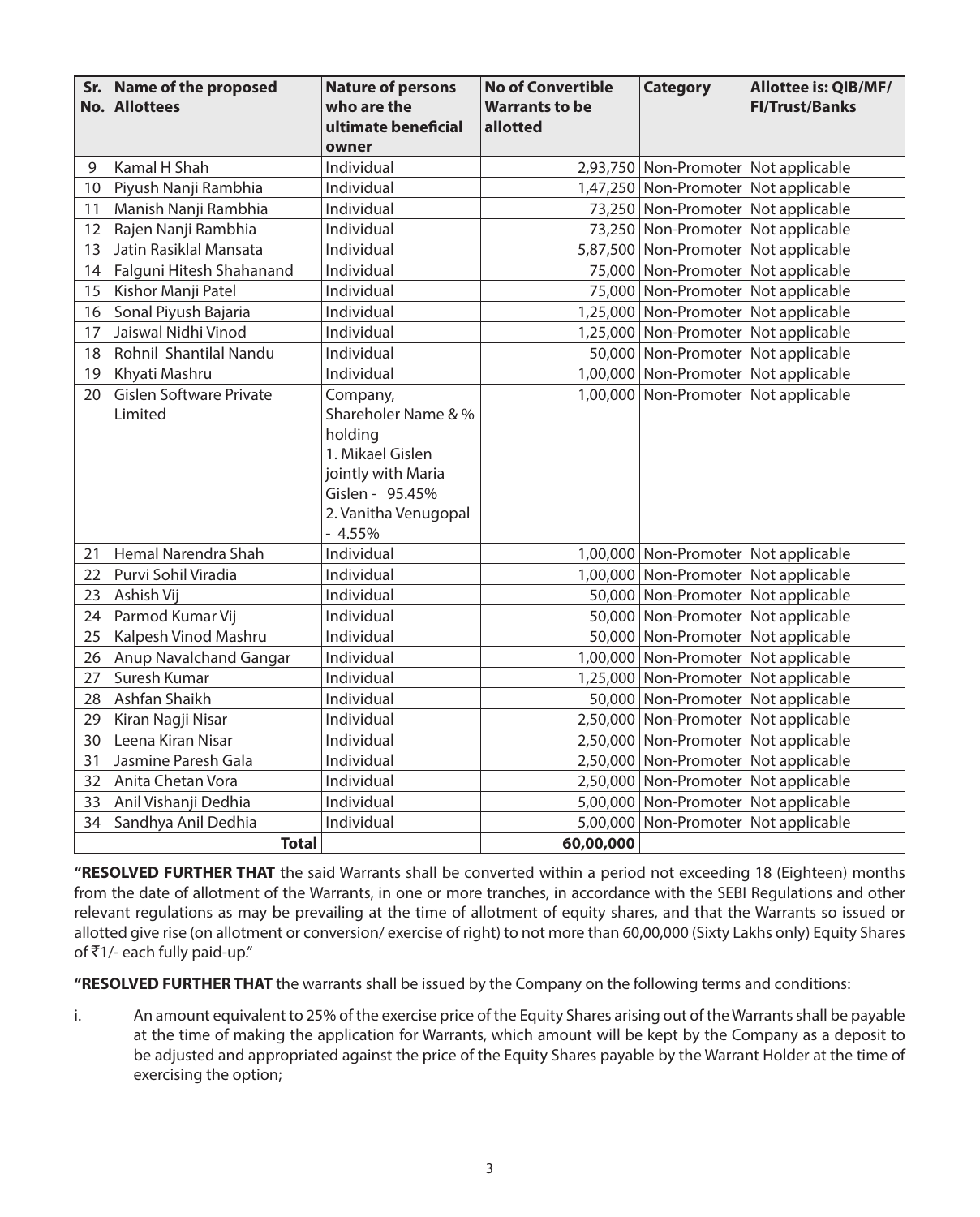- ii. In the event the Warrant Holder does not exercise the option of conversion within 18 months from the date of allotment of Warrants, the Warrants shall lapse and the deposit of 25% as indicated in point (i) above shall be forfeited by the Company;
- iii. The issue of the Warrants as well as the Equity Shares, arising from the exercise of the option under the Warrants in the manner aforesaid, shall be governed by the respective provisions of the Companies Act, 2013, the Memorandum & Articles of Association of the Company and also the Guidelines/Regulations issued by SEBI or any other authority as the case may be, or any modifications thereof;
- iv. Each convertible warrant shall be convertible into one (1) equity share of face value of  $\bar{z}$  1/- per share; and
- v. The equity shares allotted, upon conversion of convertible warrants to be issued on preferential basis to above allottees, shall be locked in for the period as prescribed under SEBI (Issue of Capital and Disclosure Requirement) Regulations, 2018."

**"RESOLVED FURTHER THAT** in accordance with the provisions of ICDR Regulations, the "Relevant Date" for the purpose of determination of the price of the Convertible Warrants to be issued and allotted as above shall be 1st February, 2022, being the working day immediately preceding the date 30 (thirty) days prior to the date of declaration of results of General Meeting to approve this offer."

**"RESOLVED FURTHER THAT** the Convertible Warrants to be issued and allotted pursuant to this resolution shall be subject to the provisions of the Memorandum and Articles of Association of the Company and the equity shares issued upon conversion of the said warrants shall rank pari-passu with the existing equity shares of the Company in all respects."

**"RESOLVED FURTHER THAT** the Company hereby takes note of the certificate from CS Vijay Kumar Mishra, (FCS No. 5023, CP No. 4279) of M/s. VKM & Associates, Practicing Company Secretary certifying that the above issue of warrants convertible into equivalent number of equity shares of the Company is being made in accordance with the SEBI (ICDR) Regulations."

**"RESOLVED FURTHER THAT** pursuant to the provisions of the Companies Act 2013, the names of the Subscribers be recorded for the issue of invitation to subscribe to the Convertible Warrants and a private placement offer letter in Form No. PAS-4 together with an application form be issued to the Subscribers inviting the Subscribers to subscribe to the Convertible Warrants, as per the draft tabled at the Meeting and duly initialled by the Chairman for the purpose of identification and consent of the Company be and is hereby accorded to the issuance of the same to the Subscribers inviting the Subscribers to subscribe to the Convertible Warrants."

**"RESOLVED FURTHER THAT** the monies received by the Company from the Subscribers for application of the Convertible Warrants pursuant to this private placement shall be kept by the Company in a separate bank account to be opened by the Company and shall be utilized by the Company in accordance with Section 42 of the Companies Act, 2013."

**"RESOLVED FURTHER THAT** for the purpose of giving effect to the offer, issue, allotment of the Convertible Warrants and issue of Equity Shares of the Company upon the conversion of such warrants, Mr. Rishi Ramesh Pilani, Chairman & Managing Director or Ms. Ekta Dhanda, Company Secretary and Compliance Officer of the Company, be and are hereby severally authorized to do all such acts, deeds, matters and things as they may in their absolute discretion deem necessary and desirable for such purpose, including without limitation, preparing, signing, executing, and filing applications with the appropriate authorities for obtaining requisite approvals for the issuance of the Convertible Warrants, as may be required, issuing clarifications on the issue and allotment of the Convertible Warrants, resolving any difficulties, effecting any modifications, changes, variation, alterations, additions and/or deletions to the foregoing conditions as may be required by any regulator, or other authorities or agencies involved in or concerned with the issue of the Convertible Warrants and as the Board may in its absolute discretion deem fit and proper in the best interest of the Company without being required to seek any further consent or approval of the members or otherwise."

**"RESOLVED FURTHER THAT** for the purpose of giving effect to the resolution, the Board be and is hereby authorized to engage depositories, registrars, bankers, and other consultants and advisors to the issue and to remunerate them by way of fees and/or other charges and also to enter into and execute all such arrangements, agreements, memoranda, documents, etc. with such agencies, as may be required and as permitted by law."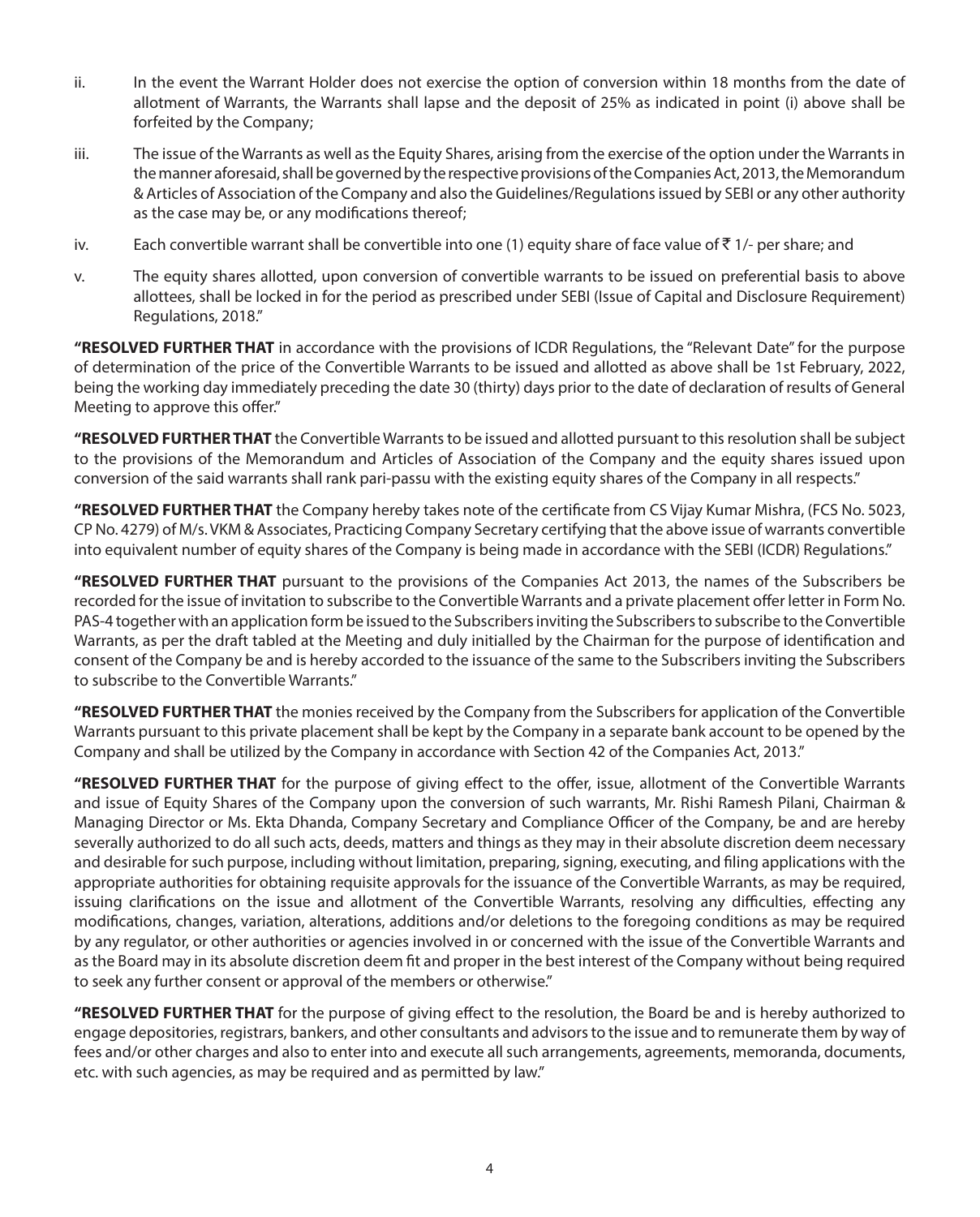**"RESOLVED FURTHER THAT** for the purpose of giving effect to the resolution, the Board be and is hereby authorized to delegate any or all of the powers conferred upon it by this resolution to any committee of directors, any other director(s), and/or officer(s) of the Company."

# **By Order of the Board of Directors**

**Ekta Dhanda Company Secretary 1st February, 2022 (ACS: 18796)**

# **Regd. Office:**

Dina Building, First Floor, 53 Maharshi Karve Road, Marine Lines (East), Mumbai - 400 002 **CIN: L24200MH1986PLC039836 E mail id:** investors@gblinfra.com **Website: www.gblinfra.com**

#### **NOTES:**

- 1. The Explanatory Statement pursuant to Section 102(1) of the Companies Act, 2013 read together with Rule 22 of the Companies (Management and Administration) Rules, 2014 setting out material facts in respect of the aforesaid resolution is annexed hereto.
- 2. The Postal Ballot Notice is being published/displayed for all the Members, whose names appear in the Register of Members/ List of Beneficial Owners as received from Depositories i.e. National Securities Depository Limited ("NSDL") /Central Depository Services (India) Limited ("CDSL") as on **Friday, 28th January, 2022** and is also being sent to the Members who already have their e-mail IDs registered with the Company/Depositories, in accordance with the provisions of the Companies Act, 2013, read with Rules made thereunder and Ministry of Corporate Affairs, Government of India General Circular Nos. 14/2020, 17/2020, 20/2020 and 02/2021 dated 8th April 2020, 13th April 2020, 5th May 2020 and 13th January, 2021, respectively. A person who is not a member as o**n Friday, 28th January, 2022, (Cut-off Date)** should treat this Postal Ballot Notice for information purposes only. A copy of this Postal Ballot Notice also be available on the Company's website www.gblinfra.com, website of the Stock Exchanges i.e. BSE Limited and NSE at www.bseindia.com and www.nseindia.com respectively and is also available on the website of CDSL (agency for providing the Remote e-Voting facility) i.e. www.evotingindia.com.
- 3. In terms of Sections 108, 110 and other applicable provisions of the Companies Act, 2013, as amended, read together with the Rules, MCA Circulars and in compliance with Regulation 44 of the Securities and Exchange Board of India (Listing Obligations and Disclosure Requirements) Regulations, 2015 as amended from time to time, the Company is pleased to offer remote e-voting facility to all the Members of the Company. For this purpose, the Company has entered into an agreement with Central Depository Services (India) Limited (CDSL) for facilitating voting through electronic means, as the authorised agency. Instructions for remote e-voting are provided herein below at point no. 11(A). Members whose email ids are not registered with the Company/RTA/Depositories, for obtaining Postal Ballot Notice and login credentials for remote e-voting for the resolutions are requested to refer the instructions provided at point no. 11(B).
- 4. The Company will send this Postal Ballot Notice in electronic form only. The hard copy of this Postal Ballot Notice along with Postal Ballot forms and pre-paid business envelope will not be sent to the Members for the Postal Ballot in accordance with the requirements specified under the MCA Circulars. Accordingly, the communication of the assent or dissent of the Members would take place through the remote e-voting system only.
- 5. A member cannot exercise his vote by proxy on Postal Ballot.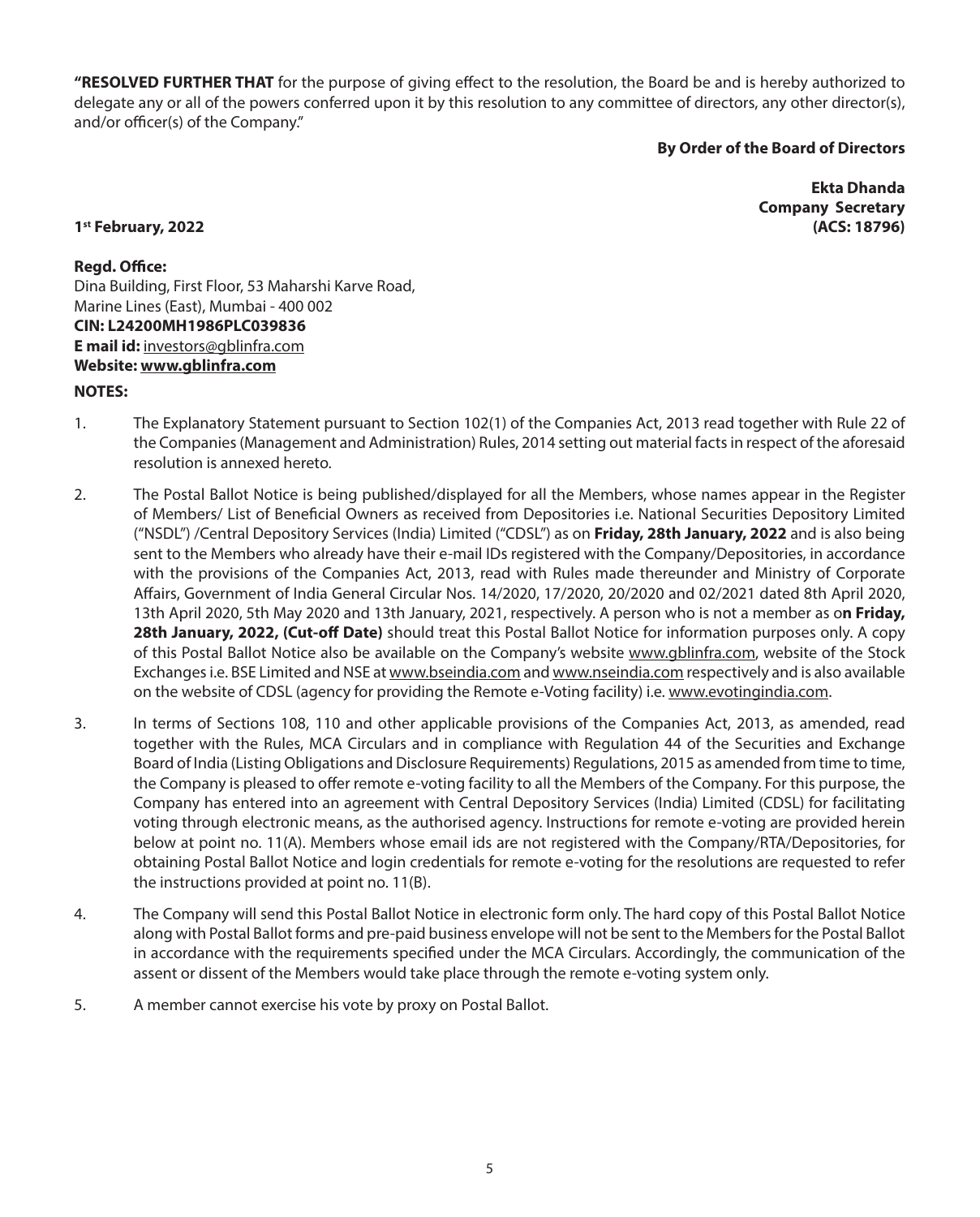- 6. Members holding shares in dematerialized mode are requested to register/update their email addresses with the relevant Depository Participants. Members holding shares in physical mode and who have not registered/updated their email addresses with the Company/RTA are requested to register/update their email addresses by writing to Company's Registrar and Share Transfer Agent, i.e Bigshare Services Private Ltd., ("Bigshare") 1st Floor, Bharat Tin Works Building, Opp. Vasant Oasis Makwana Road Marol, Andheri East Mumbai 400 059, Tel: 022 6263 8200 Fax : 022 6263 8299, E-mail: info@bigshareonline.com along with the copy of the signed request letter mentioning the name, Folio No., E-mail address and Mobile No. along with self-attested copy of the PAN Card.
- 7. The Securities and Exchange Board of India ("SEBI") has mandated the submission of Permanent Account Number (PAN) by every participant in securities market. Members holding shares in electronic form are, therefore, requested to submit the PAN to their depository participants with whom they are maintaining their demat accounts. Members holding shares in physical form can submit their PAN details to the Company's Registrar and Share Transfer Agent, Bigshare Services Private Limited.
- 8. The SEBI has vide circular SEBI/HO/MIRSD/MIRSD\_RTAMB/P/CIR/2021/655 dated 3rd November 2021 and its amendments dated 14th December 2021, mandated registering of details like PAN, email address, mobile number, bank account details, Signature and nomination by holders of physical securities. Members Holding shares in Physical form are therefore requested to submit the details to the Company's RTA, Bigshare Services Private Limited.
- 9. The voting rights of the Members shall be in proportion to their shares in the total paid-up equity share capital of the Company, as on **Friday, 28th January, 2022**, subject to the provisions of the Companies Act, 2013, as amended.
- 10. The Communication of the assent / dissent to the resolutions proposed in the Notice would take place only through remote e-voting.
- 11. Voting through Electronic Means **(Remote E-voting)**:

# **(A) THE INSTRUCTIONS FOR SHAREHOLDERS FOR REMOTE E-VOTING ARE AS UNDER:**

- (a) The remote e-voting period commences on **from 10.00 a.m. on Wednesday, 2nd February, 2022 and up to 5.00 p.m. on Thursday, 3rd March, 2022. E-voting module will be blocked by CDSL at 5.00 p.m. on Thursday, 3rd March, 2022**. The remote e-voting shall not be allowed beyond the said date and time. During this period, the Members of the Company holding shares in physical form or in dematerialized form, as on the cut-off date, being **Friday, 28th January, 2022,** may cast their votes by electronic means in the manner and process set out herein below. The remote e-voting module shall be disabled for voting thereafter. Once the vote on a resolution is cast by the Member, the Member shall not be allowed to change it subsequently.
- (b) In terms of **SEBI circular no. SEBI/HO/CFD/CMD/CIR/P/2020/242 dated December 9, 2020** on e-Voting facility provided by Listed Companies, Individual shareholders holding securities in demat mode are allowed to vote through their demat account maintained with Depositories and Depository Participants. Shareholders are advised to update their mobile number and email Id in their demat accounts in order to access e-Voting facility.

Pursuant to abovesaid SEBI Circular, Login method **for e-Voting for Individual shareholders holding securities in Demat** mode is given below: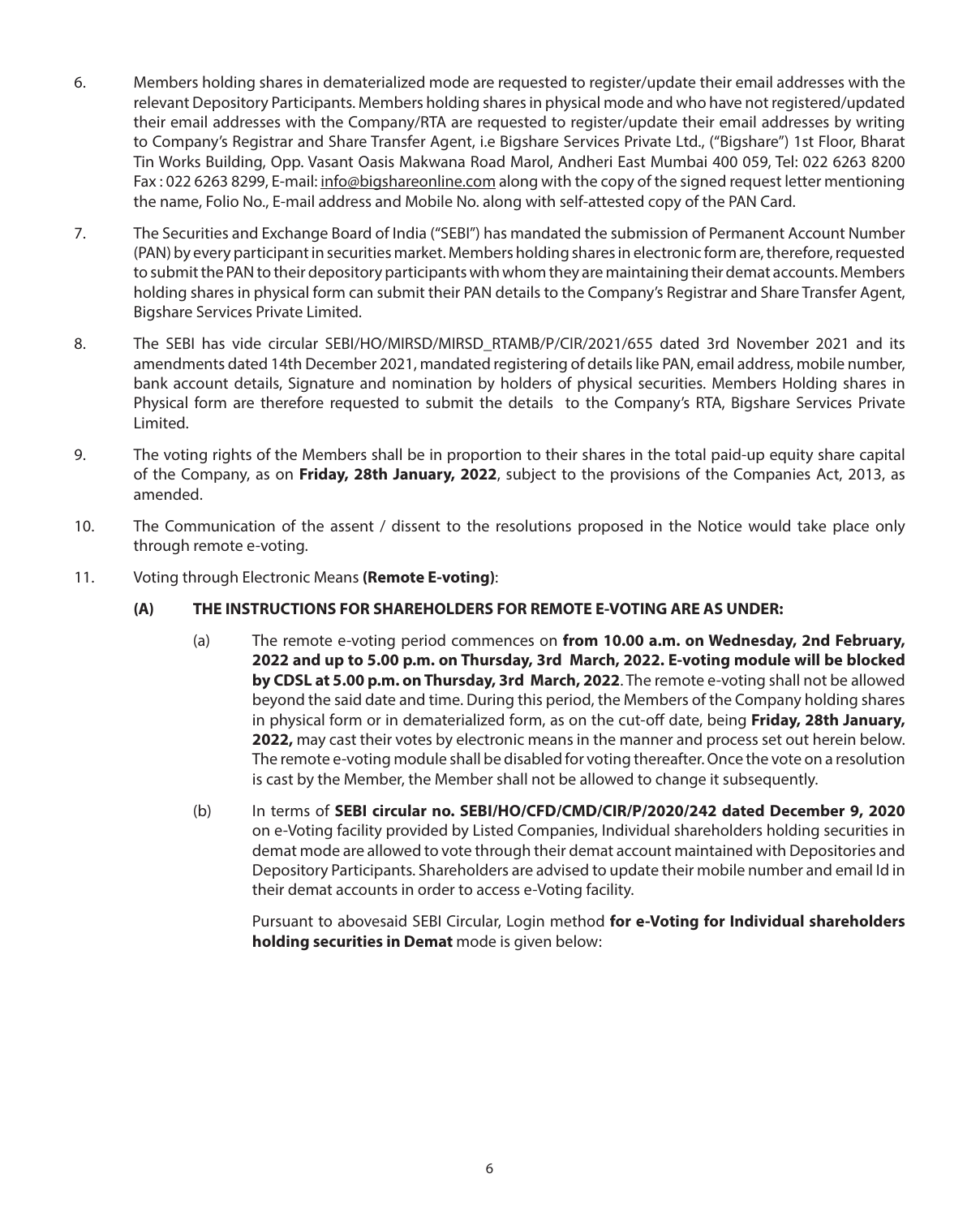| <b>Type of</b>                                                                 | <b>Login Method</b>                                                                                                                                                                                                                                                                                                                                                                                                                                                                                                                                                                                        |
|--------------------------------------------------------------------------------|------------------------------------------------------------------------------------------------------------------------------------------------------------------------------------------------------------------------------------------------------------------------------------------------------------------------------------------------------------------------------------------------------------------------------------------------------------------------------------------------------------------------------------------------------------------------------------------------------------|
| shareholders                                                                   |                                                                                                                                                                                                                                                                                                                                                                                                                                                                                                                                                                                                            |
| Individual<br>Shareholders<br>holding securities<br>in Demat mode<br>with CDSL | Users who have opted for CDSL Easi / Easiest facility, can login through<br>1)<br>their existing user id and password. Option will be made available to reach<br>e-Votingpagewithoutanyfurtherauthentication. The URL for userstologin<br>to Easi/Easiest are https://web.cdslindia.com/myeasi/home/login or visit<br>www.cdslindia.com and click on Login icon and select New System<br>Myeasi.                                                                                                                                                                                                           |
|                                                                                | After successful login the Easi / Easiest user will be able to see the<br>2)<br>e-Voting option for eligible companies where the evoting is in progress<br>as per the information provided by company. On clicking the evoting<br>option, the user will be able to see e-Voting page of the e-Voting service<br>provider for casting your vote during the remote e-Voting period.<br>Additionally, there is also links provided to access the system of all<br>e-Voting Service Providers i.e. CDSL/NSDL/KARVY/LINKINTIME, so that<br>the user can visit the e-Voting service providers' website directly. |
|                                                                                | If the user is not registered for Easi/Easiest, option to register is available<br>3)<br>at https://web.cdslindia.com/myeasi/Registration/EasiRegistration                                                                                                                                                                                                                                                                                                                                                                                                                                                 |
|                                                                                | Alternatively, the user can directly access e-Voting page by providing<br>4)<br>Demat Account Number and PAN No. from a e-Voting link available on<br>www.cdslindia.com home page. The system will authenticate the<br>user by sending OTP on registered Mobile & Email as recorded in the<br>Demat Account. After successful authentication, user will be able to see<br>the e-Voting option where the evoting is in progress and also able to<br>directly access the system of all e-Voting Service Providers                                                                                            |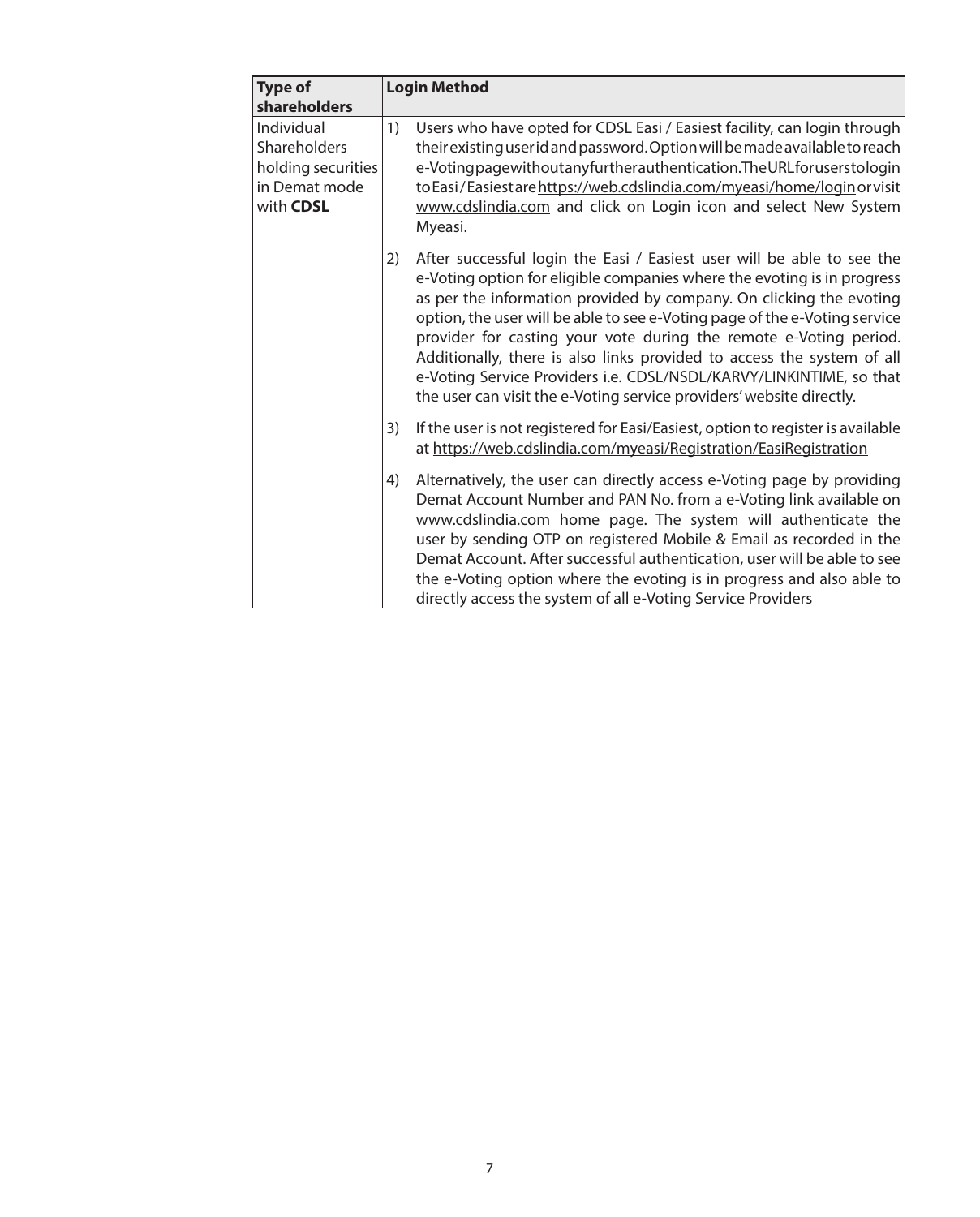| <b>Type of</b>                                                                 | <b>Login Method</b>                                                                                                                                                                                                                                                                                                                                                                                                                                                                                                                                                                                                                                                                                                                                                                                                                     |
|--------------------------------------------------------------------------------|-----------------------------------------------------------------------------------------------------------------------------------------------------------------------------------------------------------------------------------------------------------------------------------------------------------------------------------------------------------------------------------------------------------------------------------------------------------------------------------------------------------------------------------------------------------------------------------------------------------------------------------------------------------------------------------------------------------------------------------------------------------------------------------------------------------------------------------------|
| shareholders                                                                   |                                                                                                                                                                                                                                                                                                                                                                                                                                                                                                                                                                                                                                                                                                                                                                                                                                         |
| Individual<br>Shareholders<br>holding securities<br>in demat mode<br>with NSDL | If you are already registered for NSDL IDeAS facility, please visit the<br>1)<br>e-ServiceswebsiteofNSDL.OpenwebbrowserbytypingthefollowingURL:<br>https://eservices.nsdl.com either on a Personal Computer or on a mobile.<br>Once the home page of e-Services is launched, click on the "Beneficial<br>Owner" icon under "Login" which is available under 'IDeAS' section. A<br>new screen will open. You will have to enter your User ID and Password.<br>After successful authentication, you will be able to see e-Voting services.<br>Click on "Access to e-Voting" under e-Voting services and you will be<br>able to see e-Voting page. Click on company name or e-Voting service<br>provider name and you will be re-directed to e-Voting service provider<br>website for casting your vote during the remote e-Voting period. |
|                                                                                | If the user is not registered for IDeAS e-Services, option to register<br>2)<br>is available at https://eservices.nsdl.com.<br>Select "Register Online<br>for IDeAS "Portal or click at https://eservices.nsdl.com/SecureWeb/<br>IdeasDirectReg.jsp                                                                                                                                                                                                                                                                                                                                                                                                                                                                                                                                                                                     |
|                                                                                | Visit the e-Voting website of NSDL. Open web browser by typing the<br>3)<br>following URL: https://www.evoting.nsdl.com/ either on a Personal<br>Computer or on a mobile. Once the home page of e-Voting system is<br>launched, click on the icon "Login" which is available under 'Shareholder/<br>Member' section. A new screen will open. You will have to enter your<br>User ID (i.e. your sixteen digit demat account number hold with NSDL),<br>Password/OTP and a Verification Code as shown on the screen. After<br>successful authentication, you will be redirected to NSDL Depository<br>site wherein you can see e-Voting page. Click on company name or<br>e-Voting service provider name and you will be redirected to e-Voting<br>service provider website for casting your vote during the remote<br>e-Voting period.   |
| Individual                                                                     | You can also login using the login credentials of your demat account through                                                                                                                                                                                                                                                                                                                                                                                                                                                                                                                                                                                                                                                                                                                                                            |
| Shareholders                                                                   | your Depository Participant registered with NSDL/CDSL for e-Voting facility.                                                                                                                                                                                                                                                                                                                                                                                                                                                                                                                                                                                                                                                                                                                                                            |
| (holding                                                                       | After Successful login, you will be able to see e-Voting option. Once you                                                                                                                                                                                                                                                                                                                                                                                                                                                                                                                                                                                                                                                                                                                                                               |
| securities in<br>demat mode)                                                   | click on e-Voting option, you will be redirected to NSDL/CDSL Depository<br>site after successful authentication, wherein you can see e-Voting feature.                                                                                                                                                                                                                                                                                                                                                                                                                                                                                                                                                                                                                                                                                 |
| login through                                                                  | Click on company name or e-Voting service provider name and you will be                                                                                                                                                                                                                                                                                                                                                                                                                                                                                                                                                                                                                                                                                                                                                                 |
| their Depository                                                               | redirected to e-Voting service provider website for casting your vote during                                                                                                                                                                                                                                                                                                                                                                                                                                                                                                                                                                                                                                                                                                                                                            |
| <b>Participants</b>                                                            | the remote e-Voting period.                                                                                                                                                                                                                                                                                                                                                                                                                                                                                                                                                                                                                                                                                                                                                                                                             |

**Important note**: Members who are unable to retrieve User ID/ Password are advised to use Forget User ID and Forget Password option available at above mentioned website.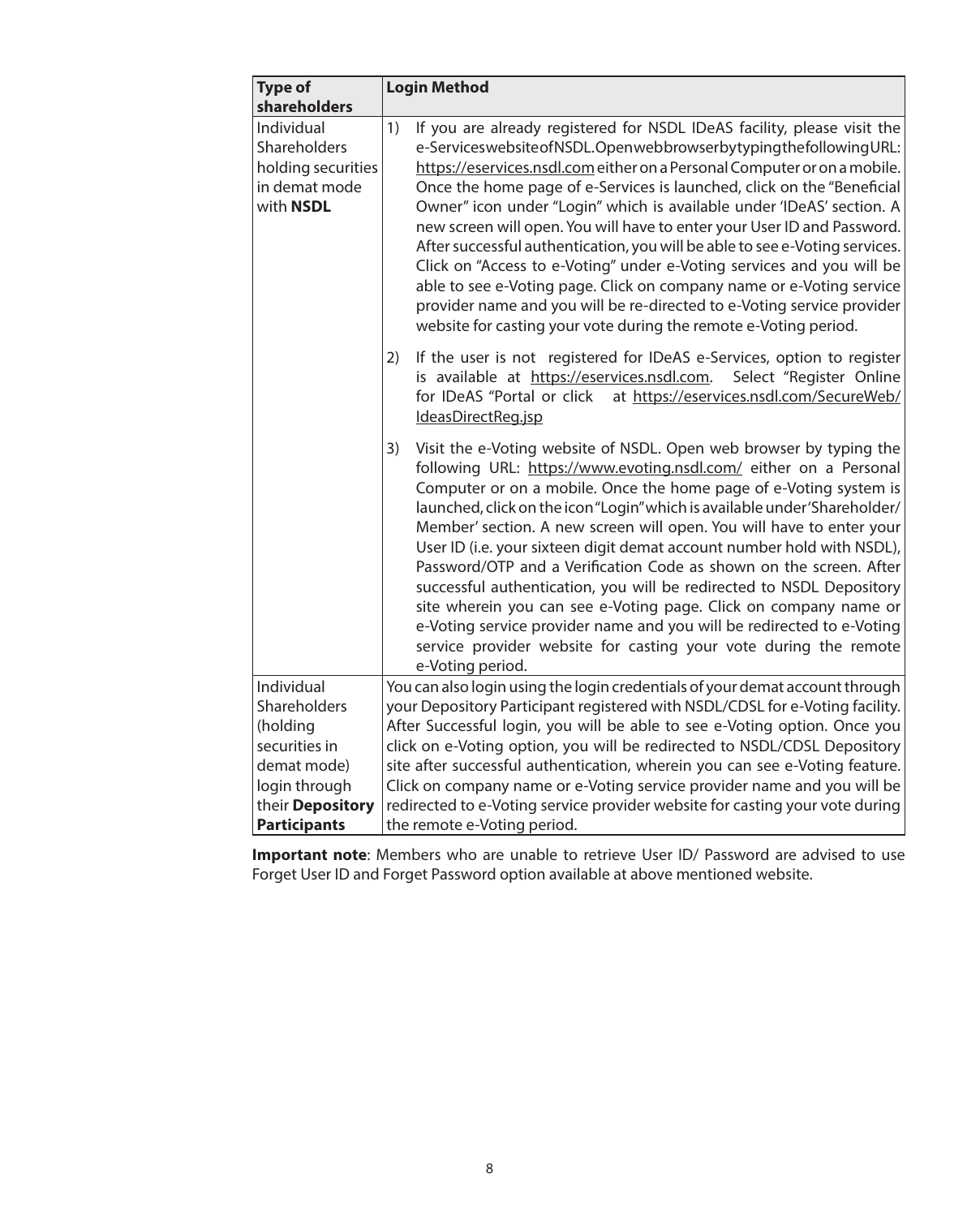| <b>Login type</b>                             | <b>Helpdesk details</b>                  |
|-----------------------------------------------|------------------------------------------|
| Individual Shareholders holding securities in | Members facing any technical is-         |
| Demat mode with CDSL                          | sue in login can contact CDSL help-      |
|                                               | desk by sending a request at helpdesk.   |
|                                               | evoting@cdslindia.com or contact         |
|                                               | at 022-23058738 and 22-23058542-43.      |
| Individual Shareholders holding securities in | Members facing any technical is-         |
| Demat mode with NSDL                          | sue in login can contact NSDL help-      |
|                                               | desk by sending a request at evot-       |
|                                               | ing@nsdl.co.in or call at toll free no.: |
|                                               | 1800 1020 990 and 1800 22 44 30          |

**Helpdesk for Individual Shareholders holding securities in demat mode for any technical issues related to login through Depository i.e. CDSL and NSDL**.

#### c) Login method for e-Voting for **shareholders other than individual shareholders holding in Demat form & physical shareholders**.

- i) The shareholders should log on to the e-voting website www.evotingindia.com.
- ii) Click on "Shareholders" module.
- iii) Now enter your User ID
- • For CDSL: 16 digits beneficiary ID,
- • For NSDL: 8 Character DP ID followed by 8 Digits Client ID,
- • Shareholders holding shares in Physical Form should enter Folio Number registered with the Company.
- iv) Next enter the Image Verification as displayed and Click on Login.
- v) If you are holding shares in demat form and had logged on to www.evotingindia.com and voted on an earlier e-voting of any company, then your existing password is to be used.
- vi) If you are a first-time user follow the steps given below:

|                                         | For Shareholders holding shares in Demat Form and Physical Form                                                                                                                          |  |  |  |  |  |  |  |
|-----------------------------------------|------------------------------------------------------------------------------------------------------------------------------------------------------------------------------------------|--|--|--|--|--|--|--|
| <b>PAN</b>                              | Enter your 10 digit alpha-numeric *PAN issued by Income Tax Department<br>(Applicable for both demat shareholders as well as physical shareholders)                                      |  |  |  |  |  |  |  |
|                                         | Shareholders who have not updated their PAN with the Company/<br>Depository Participant are requested to use the sequence number sent<br>by Company/RTA or contact Company/RTA.          |  |  |  |  |  |  |  |
| <b>Dividend</b><br><b>Bank Details</b>  | Enter the Dividend Bank Details or Date of Birth (in dd/mm/yyyy format) as<br>recorded in your demat account or in the company records in order to login.                                |  |  |  |  |  |  |  |
| <b>OR Date of</b><br><b>Birth (DOB)</b> | If both the details are not recorded with the depository or company,<br>please enter the member id / folio number in the Dividend Bank details<br>field as mentioned in instruction (v). |  |  |  |  |  |  |  |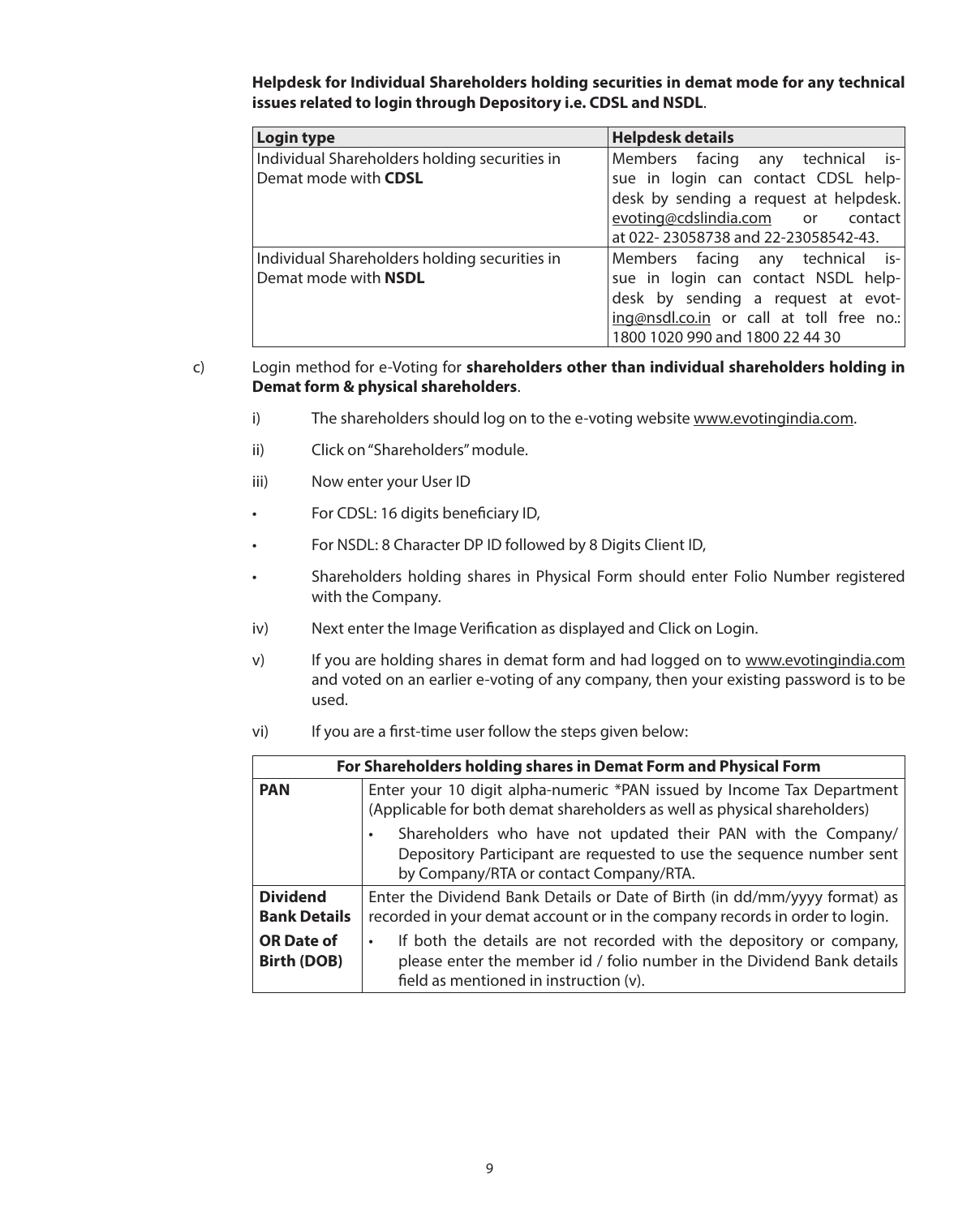- d) Shareholders holding shares in physical form will then directly reach the Company selection screen. However, shareholders holding shares in demat form will now reach 'Password Creation' menu wherein they are required to mandatorily enter their login password in the new password field. Kindly note that this password is to be also used by the demat holders for voting for resolutions of any other company on which they are eligible to vote, provided that company opts for e-voting through CDSL platform. It is strongly recommended not to share your password with any other person and take utmost care to keep your password confidential.
- e) For shareholders holding shares in physical form, the details can be used only for e-voting on the resolutions contained in this Notice.
- f) Click on the EVSN for the relevant <Ganesh Benzoplast Limited> on which you choose to vote.
- g) On the voting page, you will see "RESOLUTION DESCRIPTION" and against the same the option "YES/NO" for voting. Select the option YES or NO as desired. The option YES implies that you assent to the Resolution and option NO implies that you dissent to the Resolution.
- h) Click on the "RESOLUTIONS FILE LINK" if you wish to view the entire Resolution details.
- i) After selecting the resolution, you have decided to vote on, click on "SUBMIT". A confirmation box will be displayed. If you wish to confirm your vote, click on "OK", else to change your vote, click on "CANCEL" and accordingly modify your vote.
- j) Once you "CONFIRM" your vote on the resolution, you will not be allowed to modify your vote.
- k) You can also take a print of the votes cast by clicking on "Click here to print" option on the Voting page.
- l) If a demat account holder has forgotten the login password then Enter the User ID and the image verification code and click on Forgot Password & enter the details as prompted by the system.
- m) **Facility for Non Individual Shareholders and Custodians –Remote Voting**
	- Non-Individual shareholders (i.e. other than Individuals, HUF, NRI etc.) and Custodians are required to log on to **www.evotingindia.com** and register themselves in the "Corporates" module.
	- A scanned copy of the Registration Form bearing the stamp and sign of the entity should be emailed to **helpdesk.evoting@cdslindia.com**.
	- • After receiving the login details a Compliance User should be created using the admin login and password. The Compliance User would be able to link the account(s) for which they wish to vote on.
	- • The list of accounts linked in the login should be mailed to **helpdesk.evoting@ cdslindia.com** and on approval of the accounts they would be able to cast their vote.
	- A scanned copy of the Board Resolution and Power of Attorney (POA) which they have issued in favour of the Custodian, if any, should be uploaded in PDF format in the system for the scrutinizer to verify the same.
	- • Alternatively Non Individual shareholders are required to send the relevant Board Resolution/ Authority letter etc. together with attested specimen signature of the duly authorized signatory who are authorized to vote, to the Scrutinizer and to the Company at the email address viz; **investors@gblinfra.com**, if they have voted from individual tab & not uploaded same in the CDSL e-voting system for the scrutinizer to verify the same.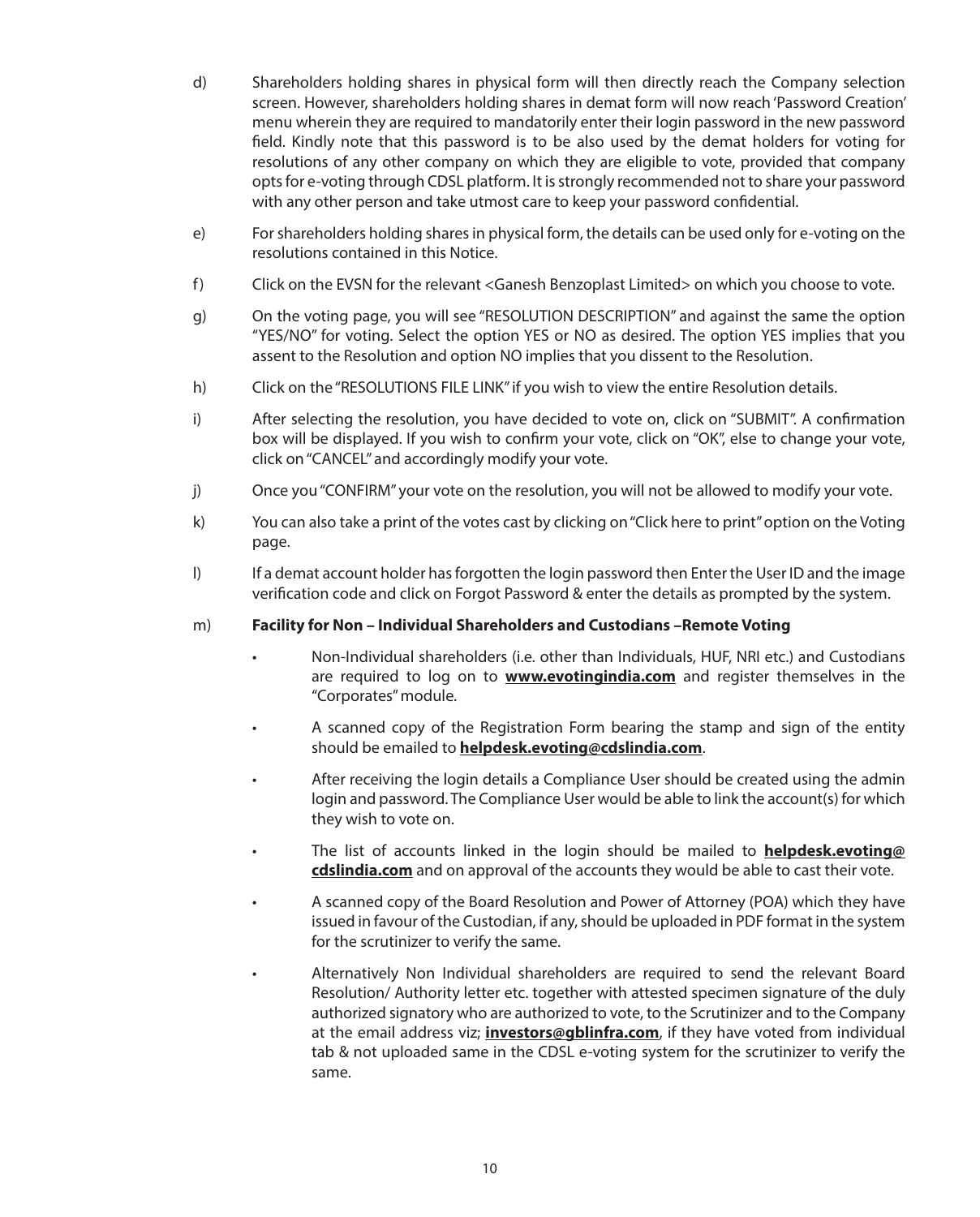# **(B) PROCESS FOR THOSE SHAREHOLDERS WHOSE EMAIL ADDRESSES ARE NOT REGISTERED WITH THE DEPOSITORIES FOR OBTAINING LOGIN CREDENTIALS FOR E-VOTING FOR THE RESOLUTIONS PROPOSED IN THIS NOTICE:**

- (i) For Physical shareholders- please provide necessary details like Folio No., Name of shareholder, scanned copy of the share certificate (front and back), PAN (self attested scanned copy of PAN card), AADHAR (self attested scanned copy of Aadhar Card) by email to **investors@gblinfra.com** or to Bigshare Services Private Limited at **info@bigshareonline.com**.
- (ii) For Demat shareholders -, please provide Demat account detials (CDSL-16 digit beneficiary ID or NSDL-16 digit DPID + CLID), Name, client master or copy of Consolidated Account statement, PAN (self attested scanned copy of PAN card), AADHAR (self attested scanned copy of Aadhar Card) to **investors@gblinfra.com** or to Bigshare Services Private Limited at **info@bigshareonline.com**.
- (12) In case you have any queries or issues regarding remote e-voting, you may refer the Frequently Asked Questions ("FAQs") and e-voting manual available at www.evotingindia.com under help section or write an email to helpdesk.evoting@cdslindia.com or grievances may be addressed to Mr. Rakesh Dalvi, Manager, CDSL, A Wing, 25th Floor, Marathon Futurex, Mafatlal Mill Compounds, N M Joshi Marg, Lower Parel (East), Mumbai - 400013 or send an email at helpdesk.evoting@cdslindia.com or call on 022- 23058542/43. Alternatively, any queries or issues or grievances of the Members of the company connected with the electronic voting can be also addressed to the Company by email at investors@gblinfra.com /Company' s Registrar and Share Transfer Agent, Big share Services Private Limited at the email ID info@bigshareonline.com.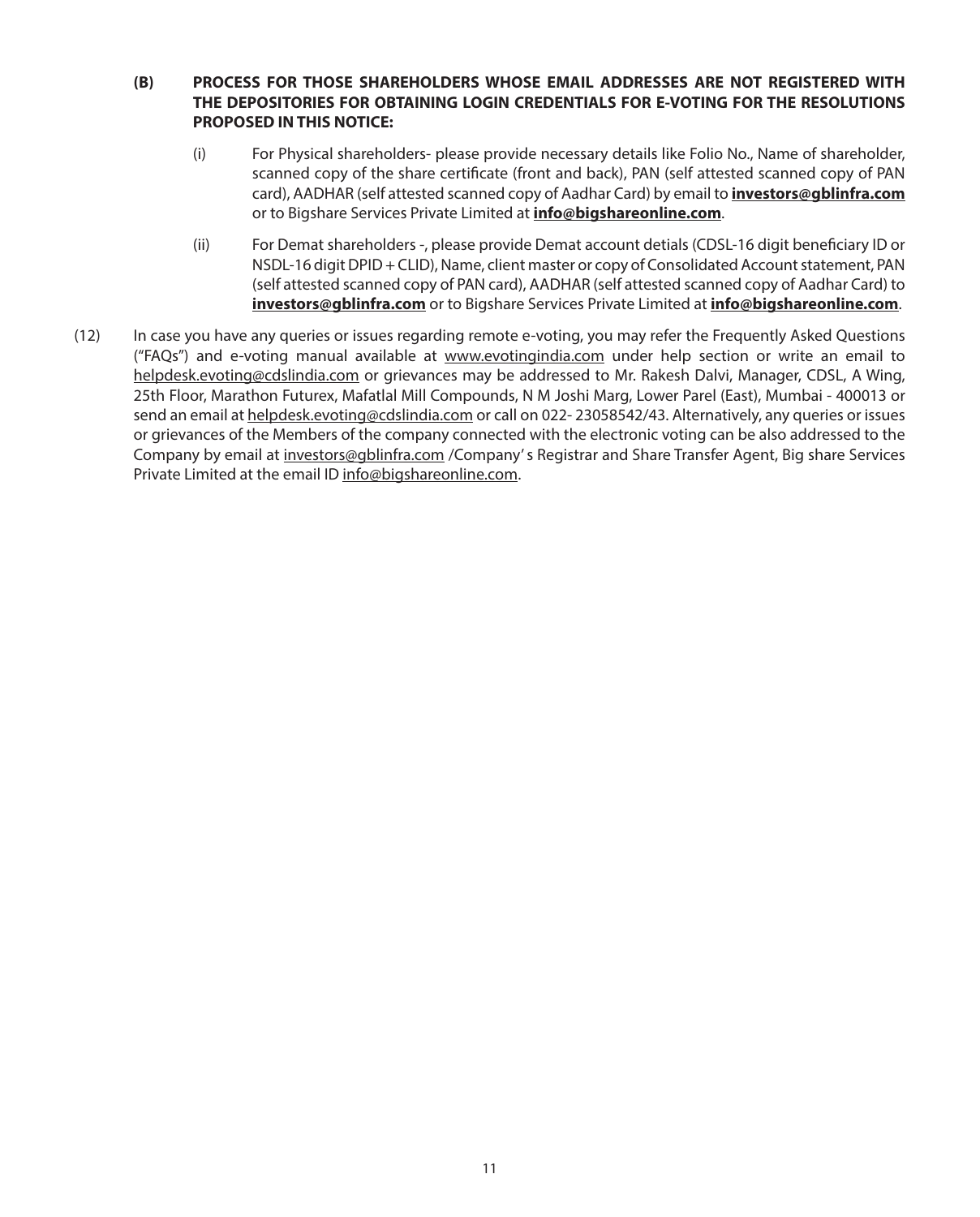# **EXPLANATORY STATEMENT PURSUANT TO SECTION 102 (1) OF THE COMPANIES ACT, 2013**

# **ITEM No. 1**

As required by Section 102 (1) of the Companies Act, 2013 ("Act"), the following explanatory statement sets out all material facts relation to the business mentioned under item No. 1 of the accompanying Notice.

As per Section 42, 62, and 108 of the Companies Act, 2013, approval of shareholders passed through Postal Ballot / Remote E-Voting is required for Issue of Warrants convertible into Equity Shares on preferential basis and hence the resolution is placed before the shareholders.

In terms of the provisions of the Companies Act, 2013 and as per Regulation 163 and other applicable regulation of Chapter V – Preferential Issue of SEBI (ICDR) Regulations, 2018 the required disclosures regarding proposed issue are as under:-

#### **1. Objects of this issue:**

To meet general business requirements as well as expansion of Business activities.

#### **2. Intent of Promoters Directors / Key Management Persons to subscribe to the preferential issue:**

None of promoters / directors / key management personnel of the Company intend to subscribe in the proposed issue of convertible warrants.

#### **3. Maximum number of specified securities to be issued:**

The Company intends to issue a maximum of 60,00,000 convertible warrants which upon conversion will be equivalent to 60,00,000 equity shares of face value  $\bar{\zeta}$ 1/- per share at a price of  $\bar{\zeta}$  103/- (Rupees One Hundred & Three Only) including a premium of  $\bar{\tau}$  102/- (Rupees One Hundred & Two Only) as determined under Regulation 164 of SEBI (ICDR) Regulations, 2018.

#### **4. The shareholding pattern before and after completion of the proposed preferential issue would be as under:-**

| SR.<br>NO. | <b>CATEGORY</b>                     | <b>PRE-ISSUE*</b>                   |                              | <b>POST-ISSUE*</b><br>(Upon conversion in 18 months<br>from date of allotment) |                              |  |
|------------|-------------------------------------|-------------------------------------|------------------------------|--------------------------------------------------------------------------------|------------------------------|--|
|            |                                     | <b>No. of Shares</b><br><b>Held</b> | % of Share<br><b>Holding</b> | <b>No. of Shares</b><br><b>Held</b>                                            | % of Share<br><b>Holding</b> |  |
| A          | <b>Promoters' holding:</b>          |                                     |                              |                                                                                |                              |  |
|            | Individual                          | 83,77,195                           | 13.43                        | 83,77,195                                                                      | 12.25                        |  |
|            | <b>Bodies Corporate</b>             | 1,93,15,284                         | 30.97                        | 1,93,15,284                                                                    | 28.26                        |  |
|            | Sub Total (A)                       | 2,76,92,479                         | 44.41                        | 2,76,92,479                                                                    | 40.51                        |  |
| B          | <b>Non-Promoters' holding:</b>      |                                     |                              |                                                                                |                              |  |
|            | Individual                          | 2,46,63,005                         | 39.55                        | 2,95,63,005                                                                    | 43.25                        |  |
|            | <b>Bodies Corporate</b>             | 82,44,013                           | 13.22                        | 83,44,013                                                                      | 12.21                        |  |
|            | Others [including IEPF Authorities] | 17,59,924                           | 2.82                         | 27,59,924                                                                      | 4.04                         |  |
|            | Sub Total (B)                       | 3,46,66,942                         | 55.59                        | 4,06,66,942                                                                    | 59.49                        |  |
|            | <b>GRAND TOTAL (A+B)</b>            | 6,23,59,421                         | 100.00                       | 6,83,59,421                                                                    | 100.00                       |  |

*\*Notes:-*

*2. The post-issue shareholding pattern has been arrived on the assumption that 60,00,000 convertible warrants will be subscribed in total and be converted into equivalent number of equity shares by the proposed allottees, as stated above.*

*<sup>1.</sup> The above shareholding pattern has been prepared on the basis of shareholding as on December 31, 2021 as provided by the Registrar and Share Transfer Agent and filed by the company with the Stock Exchanges.*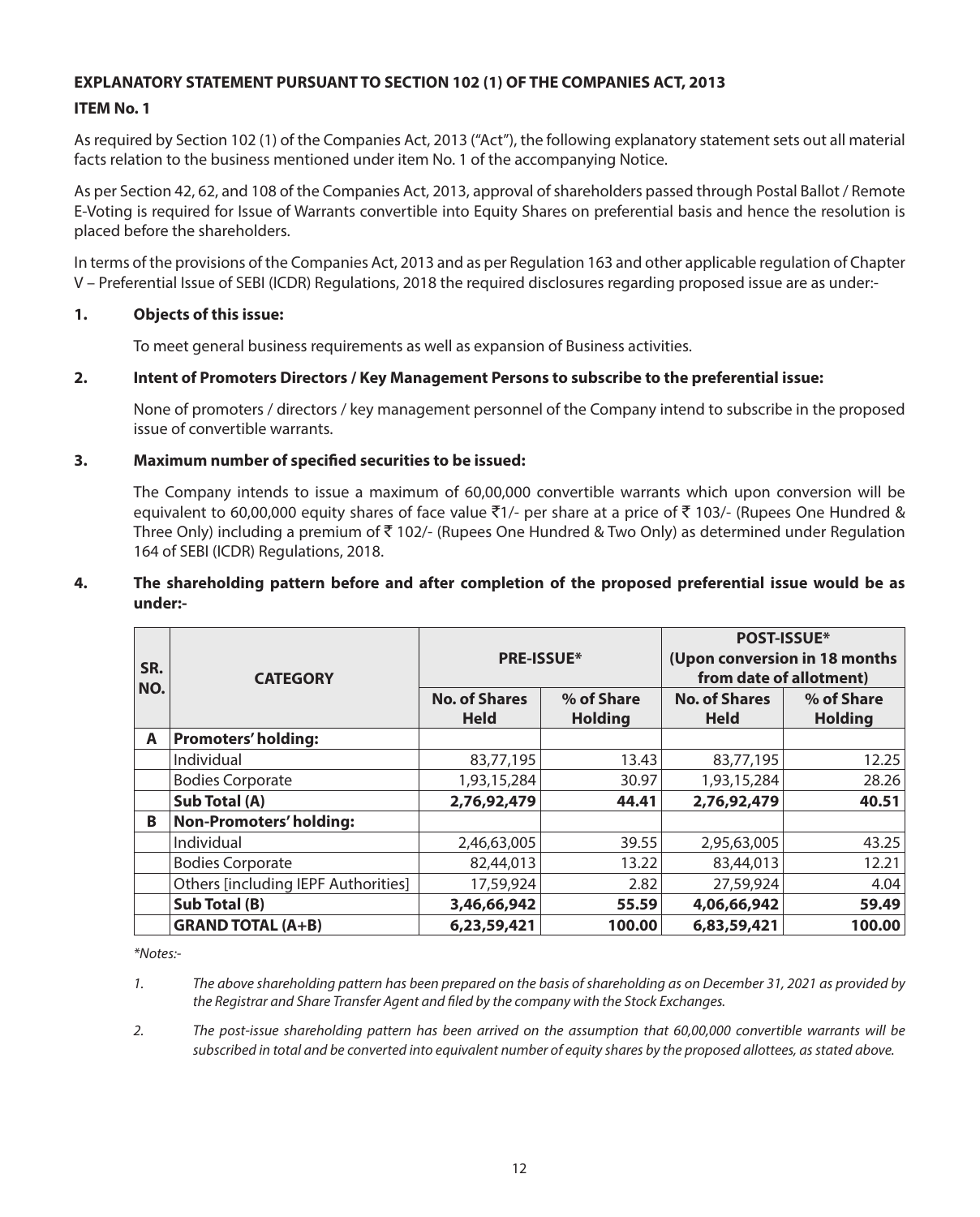# **5. Proposed time within which the preferential issue shall be completed:**

The Company proposes to complete the issue of convertible warrants on preferential basis on or before the fifteenth day from the date of passing of this special resolution or from the date of receipt of any approval for such allotment from any regulatory authority or the Central Government, whichever is later.

Further, upon exercise of option to convert the warrant into equity shares by the proposed allottees, the Company shall issue and allot equivalent number of equity shares of the company within fifteen days of such exercise of conversion of warrant.

# **6. The Identity of the proposed Allottee and the percentage of post preferential issue capital that may be held by them:**

| Sr.<br>No.     | <b>Name of the</b><br>proposed   | The natural<br>persons                     |                                                    | <b>Pre-Issue</b>        |                              | <b>Number</b><br>of Equity                  | Post-Issue<br>(Refer Note 1 below)          |                         |                           |
|----------------|----------------------------------|--------------------------------------------|----------------------------------------------------|-------------------------|------------------------------|---------------------------------------------|---------------------------------------------|-------------------------|---------------------------|
|                | allottee                         | who are<br>ultimate<br>beneficial<br>owner | <b>Category</b><br>(Promoter<br>/Non-<br>Promoter) | No. of<br><b>Shares</b> | Percentage<br>holding<br>(%) | <b>Shares</b><br>proposed to<br>be allotted | Category<br>(Promoter<br>/Non-<br>Promoter) | No. of<br><b>Shares</b> | Percentage<br>holding (%) |
| $\mathbf{1}$   | Hitendra<br>Prabhudas<br>Somaiya | Individual                                 | Non-<br>Promoter                                   | Nil                     | Nil                          | 75,000                                      | Non-<br>Promoter                            | 75,000                  | 0.11                      |
| $\overline{2}$ | Harshil Vinod<br>Shah            | Individual                                 | Non-<br>Promoter                                   | Nil                     | Nil                          | 2,50,000                                    | Non-<br>Promoter                            | 2,50,000                | 0.37                      |
| 3              | Indresh<br>Bhupendra Shah        | Individual                                 | Non-<br>Promoter                                   | Nil                     | Nil                          | 10,00,000                                   | Non-<br>Promoter                            | 10,00,000               | 1.46                      |
| $\overline{4}$ | Manthan Vipul<br>Parekh          | Individual                                 | Non-<br>Promoter                                   | Nil                     | Nil                          | 25,000                                      | Non-<br>Promoter                            | 25,000                  | 0.04                      |
| 5              | <b>Tejas Nilesh</b><br>Parekh    | Individual                                 | Non-<br>Promoter                                   | Nil                     | Nil                          | 25,000                                      | Non-<br>Promoter                            | 25,000                  | 0.04                      |
| 6              | Siddharth Chirag<br>Parekh       | Individual                                 | Non-<br>Promoter                                   | Nil                     | Nil                          | 25,000                                      | Non-<br>Promoter                            | 25,000                  | 0.04                      |
| $\overline{7}$ | Abdulrasul<br>Akbarali Hamid     | Individual                                 | Non-<br>Promoter                                   | Nil                     | Nil                          | 1,00,000                                    | Non-<br>Promoter                            | 1,00,000                | 0.15                      |
| 8              | Payal Ankit Shah                 | Individual                                 | Non-<br>Promoter                                   | Nil                     | Nil                          | 50,000                                      | Non-<br>Promoter                            | 50,000                  | 0.07                      |
| $\mathsf{Q}$   | Kamal H Shah                     | Individual                                 | Non-<br>Promoter                                   | Nil                     | Nil                          | 2,93,750                                    | Non-<br>Promoter                            | 2,93,750                | 0.43                      |
| 10             | Piyush Nanji<br>Rambhia          | Individual                                 | Non-<br>Promoter                                   | Nil                     | Nil                          | 1,47,250                                    | Non-<br>Promoter                            | 1,47,250                | 0.22                      |
| 11             | Manish Nanji<br>Rambhia          | Individual                                 | Non-<br>Promoter                                   | Nil                     | Nil                          | 73,250                                      | Non-<br>Promoter                            | 73,250                  | 0.11                      |
| 12             | Rajen Nanji<br>Rambhia           | Individual                                 | Non-<br>Promoter                                   | Nil                     | Nil                          | 73,250                                      | Non-<br>Promoter                            | 73,250                  | 0.11                      |
| 13             | <b>Jatin Rasiklal</b><br>Mansata | Individual                                 | Non-<br>Promoter                                   | Nil                     | Nil                          | 5,87,500                                    | Non-<br>Promoter                            | 5,87,500                | 0.86                      |
| 14             | Falguni Hitesh<br>Shahanand      | Individual                                 | Non-<br>Promoter                                   | Nil                     | Nil                          | 75,000                                      | Non-<br>Promoter                            | 75,000                  | 0.11                      |
| 15             | Kishor Manji Patel   Individual  |                                            | Non-<br>Promoter                                   | Nil                     | Nil                          | 75,000                                      | Non-<br>Promoter                            | 75,000                  | 0.11                      |
| 16             | Sonal Piyush<br>Bajaria          | Individual                                 | Non-<br>Promoter                                   | Nil                     | Nil                          | 1,25,000                                    | Non-<br>Promoter                            | 1,25,000                | 0.18                      |
| 17             | Jaiswal Nidhi<br>Vinod           | Individual                                 | Non-<br>Promoter                                   | Nil                     | Nil                          | 1,25,000                                    | Non-<br>Promoter                            | 1,25,000                | 0.18                      |
| 18             | Rohnil Shantilal<br>Nandu        | Individual                                 | Non-<br>Promoter                                   | Nil                     | Nil                          | 50,000                                      | Non-<br>Promoter                            | 50,000                  | 0.07                      |
| 19             | Khyati Mashru                    | Individual                                 | Non-<br>Promoter                                   | Nil                     | Nil                          | 1,00,000                                    | Non-<br>Promoter                            | 1,00,000                | 0.15                      |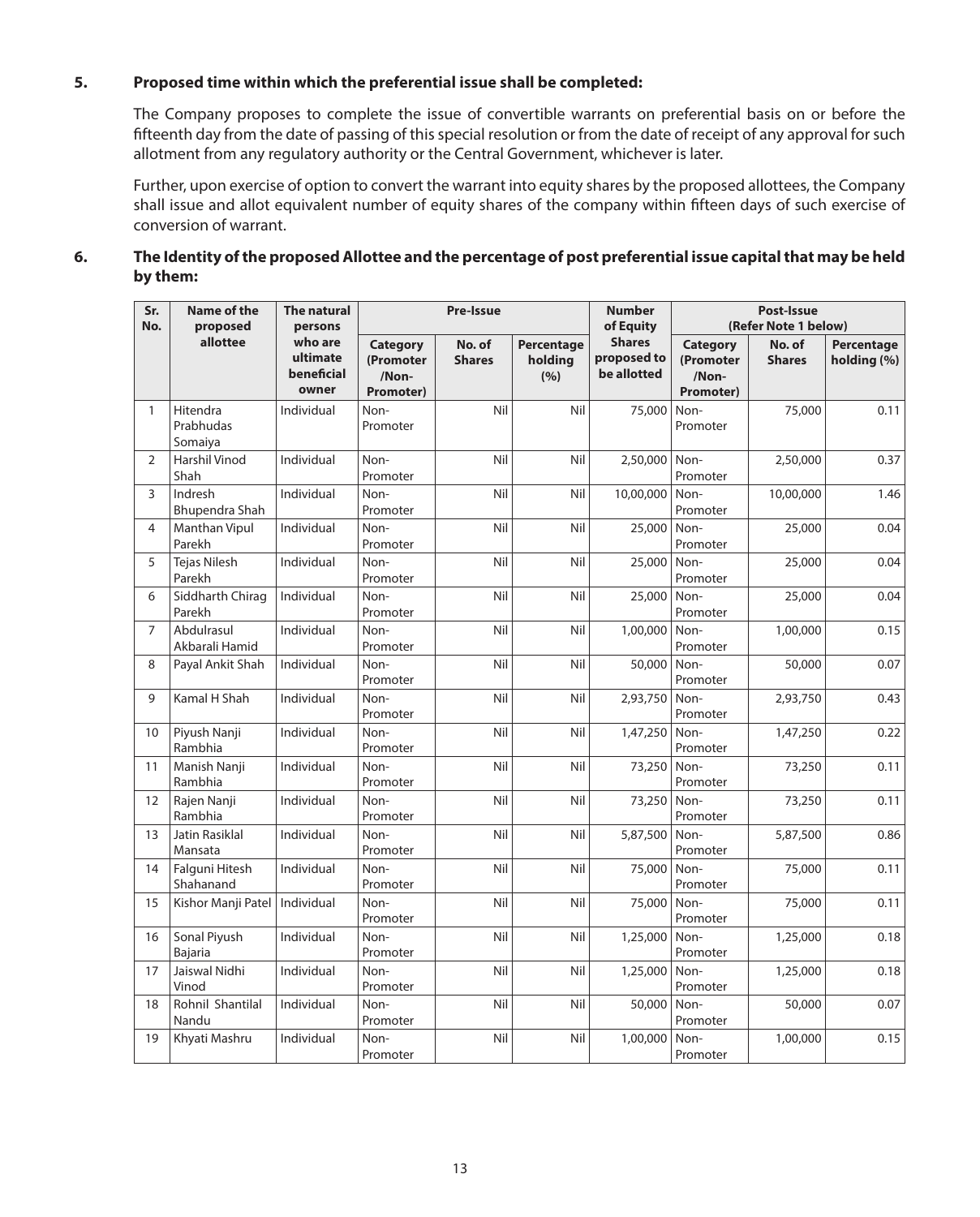| Sr.<br>No. | <b>Name of the</b><br>proposed                   | The natural<br>persons                                                                                                                                                                     |                                                    | <b>Pre-Issue</b>        |                              | <b>Number</b><br>of Equity                  | Post-Issue<br>(Refer Note 1 below)          |                         |                           |
|------------|--------------------------------------------------|--------------------------------------------------------------------------------------------------------------------------------------------------------------------------------------------|----------------------------------------------------|-------------------------|------------------------------|---------------------------------------------|---------------------------------------------|-------------------------|---------------------------|
|            | allottee                                         | who are<br>ultimate<br>beneficial<br>owner                                                                                                                                                 | <b>Category</b><br>(Promoter<br>/Non-<br>Promoter) | No. of<br><b>Shares</b> | Percentage<br>holding<br>(%) | <b>Shares</b><br>proposed to<br>be allotted | Category<br>(Promoter<br>/Non-<br>Promoter) | No. of<br><b>Shares</b> | Percentage<br>holding (%) |
| 20         | <b>Gislen Software</b><br><b>Private Limited</b> | Company,<br>Individual<br>Sharehold-<br>ing:<br>Shareholer<br>Name & %<br>holding<br>1. Mikael<br>Gislen jointly<br>with Maria<br>Gislen -<br>95.45%<br>2. Vanitha<br>Venugopal -<br>4.55% | Non-<br>Promoter                                   | Nil                     | Nil                          | 1,00,000                                    | Non-<br>Promoter                            | 1,00,000                | 0.15                      |
| 21         | Hemal Narendra<br>Shah                           | Individual                                                                                                                                                                                 | Non-<br>Promoter                                   | Nil                     | Nil                          | 1,00,000                                    | Non-<br>Promoter                            | 1,00,000                | 0.15                      |
| 22         | Purvi Sohil Viradia   Individual                 |                                                                                                                                                                                            | Non-<br>Promoter                                   | Nil                     | Nil                          | 1,00,000                                    | Non-<br>Promoter                            | 1,00,000                | 0.15                      |
| 23         | Ashish VIJ                                       | Individual                                                                                                                                                                                 | Non-<br>Promoter                                   | Nil                     | Nil                          | 50,000                                      | Non-<br>Promoter                            | 50,000                  | 0.07                      |
| 24         | Parmod Kumar Vij   Individual                    |                                                                                                                                                                                            | Non-<br>Promoter                                   | Nil                     | Nil                          | 50,000                                      | Non-<br>Promoter                            | 50,000                  | 0.07                      |
| 25         | Kalpesh Vinod<br>Mashru                          | Individual                                                                                                                                                                                 | Non-<br>Promoter                                   | Nil                     | Nil                          | 50,000                                      | Non-<br>Promoter                            | 50,000                  | 0.07                      |
| 26         | Anup Navalchand   Individual<br>Gangar           |                                                                                                                                                                                            | Non-<br>Promoter                                   | Nil                     | Nil                          | 1,00,000                                    | Non-<br>Promoter                            | 1,00,000                | 0.15                      |
| 27         | Suresh Kumar                                     | Individual                                                                                                                                                                                 | Non-<br>Promoter                                   | Nil                     | Nil                          | 1,25,000                                    | Non-<br>Promoter                            | 1,25,000                | 0.18                      |
| 28         | Ashfan Shaikh                                    | Individual                                                                                                                                                                                 | Non-<br>Promoter                                   | Nil                     | Nil                          | 50,000                                      | Non-<br>Promoter                            | 50,000                  | 0.07                      |
| 29         | Kiran Nagji Nisar                                | Individual                                                                                                                                                                                 | Non-<br>Promoter                                   | Nil                     | Nil                          | 2,50,000                                    | Non-<br>Promoter                            | 2,50,000                | 0.37                      |
| 30         | Leena Kiran Nisar                                | Individual                                                                                                                                                                                 | Non-<br>Promoter                                   | Nil                     | Nil                          | 2,50,000                                    | Non-<br>Promoter                            | 2,50,000                | 0.37                      |
| 31         | Jasmine Paresh<br>Gala                           | Individual                                                                                                                                                                                 | Non-<br>Promoter                                   | Nil                     | Nil                          | 2,50,000                                    | Non-<br>Promoter                            | 2,50,000                | 0.37                      |
| 32         | Anita Chetan Vora   Individual                   |                                                                                                                                                                                            | Non-<br>Promoter                                   | 30,000                  | 0.05                         | 2,50,000                                    | Non-<br>Promoter                            | 2,80,000                | 0.41                      |
| 33         | Anil Vishanji                                    | Individual                                                                                                                                                                                 | Non-                                               | 29,86,000               | 4.79                         | 5,00,000                                    | Non-                                        | 34,86,000               | 5.10                      |
| 34         | Dedhia<br>Sandhya Anil                           | Individual                                                                                                                                                                                 | Promoter<br>Non-                                   | 25,000                  | 0.04                         | 5,00,000                                    | Promoter<br>Non-                            | 5,25,000                | 0.77                      |
|            | Dedhia                                           |                                                                                                                                                                                            | Promoter                                           |                         |                              |                                             | Promoter                                    |                         |                           |
|            | <b>Total</b>                                     |                                                                                                                                                                                            |                                                    | 30,41,000               | 4.88                         | 60,00,000                                   |                                             | 90,41,000               | 13.23                     |

*Note 1: Post conversion of warrants into equivalent number of equity shares of face value* ` *1/-* 

### **7. Lock in period:**

The convertible warrants allotted on preferential basis and the equity shares to be allotted upon conversion of such convertible warrants shall be subject to lock in as per the applicable provision under Chapter V – Preferential Issue of SEBI (ICDR) Regulations, 2018.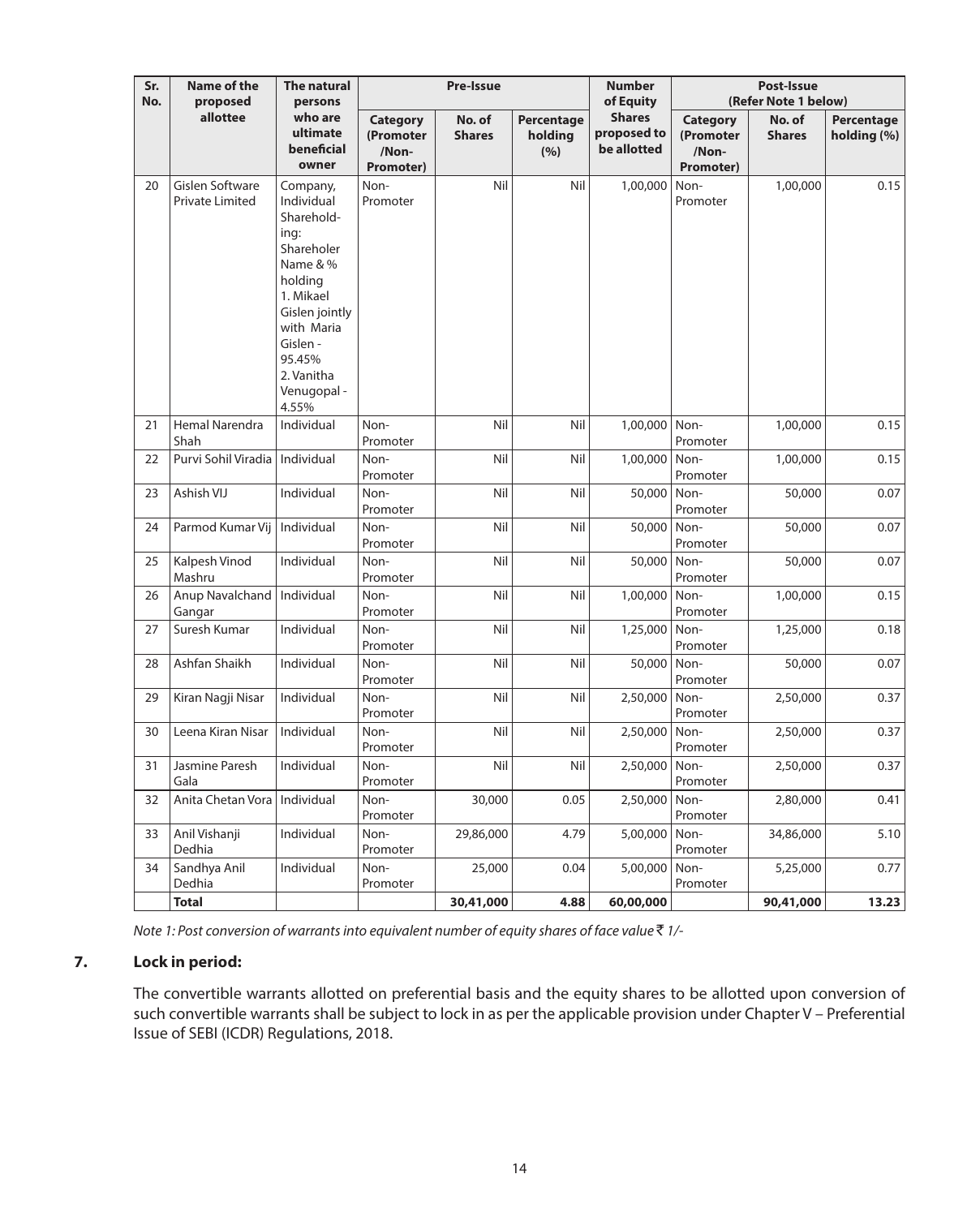### **8. Change in the control, if any:**

There will neither be any change in the composition of the Board nor any change in the control of the company on account of the proposed preferential allotment. However, there will be corresponding changes in the shareholding pattern as well as voting rights consequent to issue of equity shares upon conversion of warrants allotted on preferential allotment.

### **9. The justification for the allotment proposed to be made for consideration other than cash together with valuation report of the registered valuer:**

Not Applicable.

### **10. Price of the issue:**

The offer price of equity shares of face value ₹1/- (Rupees One only) per equity is ₹103/- (Rupees One Hundred & Three Only) as determined under Regulation 164 of Chapter V (Preferential Issue) of SEBI ICDR Regulations, 2018. The Pricing Certificate so obtained from the professional is available at the registered office of the Company for your review and is placed on the website of the Company at www.gblinfra.com.

#### **11. Relevant Date:**

The Relevant Date on the basis of which the price of the Convertible Warrants is determined is 1st February, 2022.

# **12. Compliance Certificate from Practising Company Secretary:**

A copy of the Compliance Certificate as issued by the CS Vijay Kumar Mishra (FCS: 5023, CP4279) of M/s. VKM & Associates Practising Company Secretaries certifying that the issue is being made in accordance with the requirements of the SEBI ICDR Regulations shall be available for inspection at the registered office of the Company on all working days till the date of declaration of Postal Ballot results. Further, a copy of the Compliance Certificate is also available in the "Investors" tab on the website of the Company at the following link: www.gblinfra.com.

#### **13. Other terms of issue for convertible warrants:**

- (a) The proposed allottee of the Warrants shall on or before the date of allotment of Warrants, pay an amount equivalent to at least 25% of the total consideration per Warrant.
- (b) The holder(s) of each Warrant will be entitled to apply for and obtain allotment of one equity share against such Warrant at any time after the date of allotment but on or before the expiry of 18 months from the date of allotment, in one or more tranches. At the time of exercise of entitlement, the Warrant holder shall pay the balance of the consideration towards the subscription to each equity share.
- (c) If the entitlement against the Warrants to apply for equity shares is not exercised within the aforesaid period, the entitlement of the Warrant holders to apply for the equity shares of the Company along with the rights attached thereto shall expire and any amount paid on such Warrants shall stand forfeited.
- (d) Upon receipt of the requisite payment as above, the Board (or a Committee thereof) shall allot one equity share against each Warrant by appropriating  $\overline{5}1/-$  per equity share towards equity share capital and the balance amount paid against each Warrant towards the securities premium amount, if any.
- (e) The Warrant by itself till converted into equity shares, does not give to the holder(s) thereof any rights of the shareholders of the Company.
- (f) The equity shares issued as above shall be subject to the provisions of the Memorandum and Articles of Association of the Company and shall rank pari passu in all respects with the existing fully paid up equity shares of the Company.